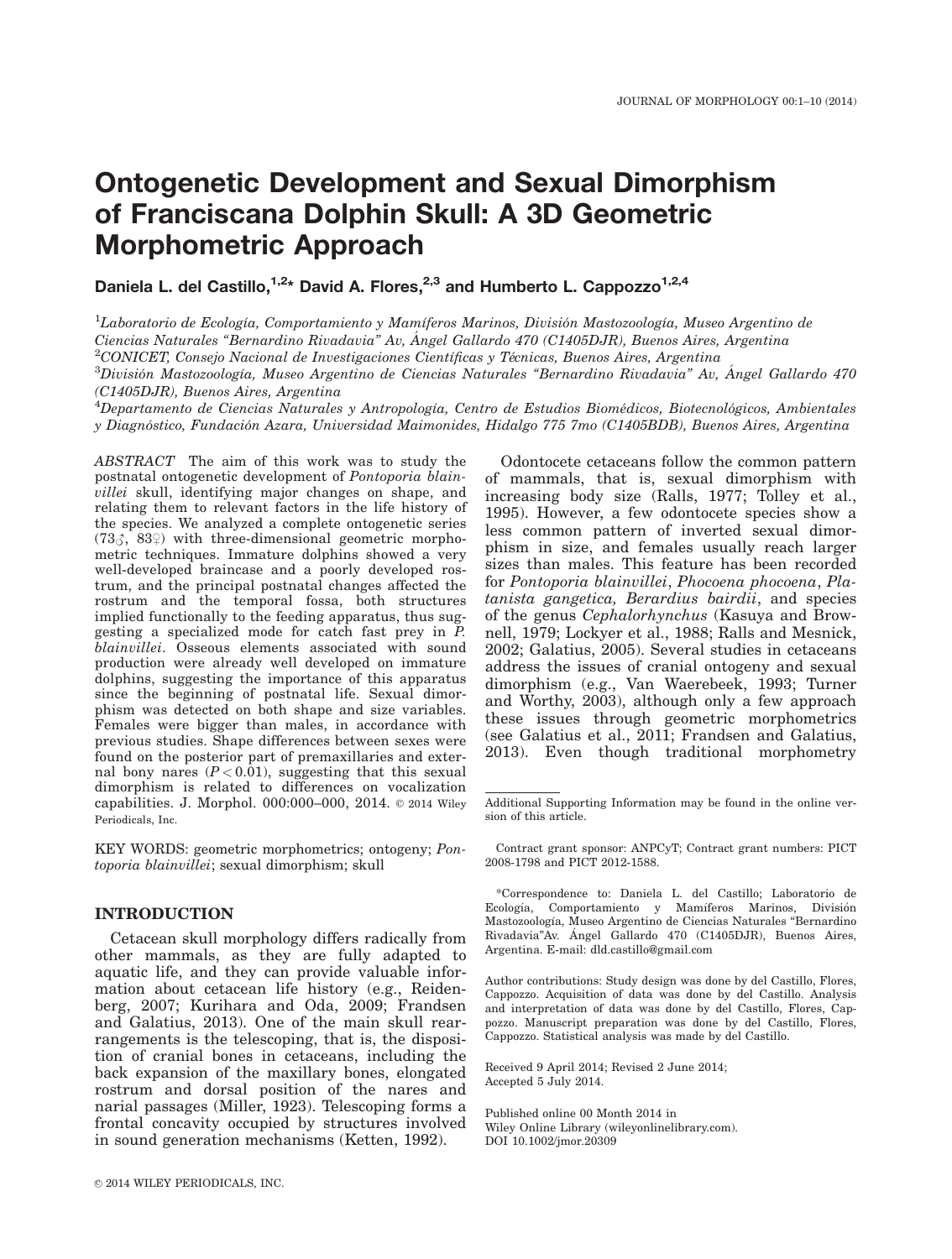provides important information regarding changes in morphology, it exhibits some limitations such as the difficulty to separate the components of shape and size (Rohlf and Marcus, 1993). Cranial studies of the franciscana dolphin, P. blainvillei, has been addressed from qualitative and morphometric (both linear and geometric) approaches (e.g., Flower, 1867; Pinedo, 1991; Mazzetta, 1992; Higa et al., 2002; Ramos et al., 2002; Trimble and Praderi, 2008; Negri, 2010). Higa et al. (2002) published the only study applying a geometric morphometric approach for this species, although focused on the exploration of sexual dimorphism and differences between populations in mature specimens.

P. blainvillei is the only extant species of the family Pontoporiidae (May-Collado and Agnarsson, 2006; McGowen et al., 2009), and is one of the smallest cetaceans, maximum body length reported is 171 and 152 cm for females and males, respectively (Kasuya and Brownell, 1979; Botta et al., 2010). P. blainvillei, together with Inia geoffrensis, form the sister group to the Delphinoidea, which includes monodontids, porpoises, and ocean dolphins (Yan et al., 2005). The species occurs from south-eastern Brazil (Siciliano, 1994) to northern Patagonia, Argentina, and inhabits coastal-marine waters, from the coast to the 30-m isobath (Crespo et al., 2010). Sexual maturity is reached between 2 and 4 years (Brownell, 1989; Danilewicz et al., 2000; Panebianco et al., 2012) and life span is about 20 years (Pinedo and Hohn, 2000).

We aim to identify major changes in shape during postnatal ontogeny, as well as differences in the skull shape and size associated with sex, relating these changes to relevant factors in the life history of this species, and comparing them with previously reported data on Delphinoidea. Our goal is to contribute to the understanding of development of the skull of P. blainvillei, and provide new information of a family in which the knowledge is still limited. This analytical approach will expand the current knowledge about skull development of odontocete cetaceans.

# MATERIALS AND METHODS Sample Size and Cranial Landmarks

We analyzed a sample of 156 sexed skulls of a complete ontogenetic series (73 $\lambda$ , 83 $\Omega$ ) of *Pontoporia blainvillei* (Gervais and d'Orbigny, 1844), deposited on the mammal collection of Museo Nacional de Historia Natural (see Supporting Information), from Uruguay. Following Kasuya and Brownell (1979), we considered mature all males with total length of body (TL) equal or greater than 131 cm, and females with TL equal or greater than 140 cm. In our sample, 51 males and 59 females were considered as immature. In five dolphins, we could not assign maturity stage, because TL data were not available. We digitized 57 landmarks on each skull (Fig. 1) with a 3D-digitizer Microscribe<sup>®</sup>, which were chosen following Sydney et al.  $(2012)$ with some modifications. Each skull was digitized at least twice and an average of both configurations was taken.

Geometric morphometrics allow us to study separately the two components of the form (shape and size), providing information that is not possible to obtain through traditional morphometry (e.g., Rohlf and Marcus, 1993; Adams et al., 2004). Several authors (e.g., Zelditch et al., 2004; von Cramon-Taubadel et al., 2007; Viscosi and Cardini, 2011; Gillick, 2012; Cardini, 2013), reported a limitation associated with Procrustes-based geometric morphometric analyses, known as "Pinocchio effect." The positions of the landmarks represent shape differences as a whole but the method cannot necessarily convey the amount of shape variation occurring at individual landmarks between individuals (Viscosi and Cardini, 2011). When significant variation between landmark configurations is limited to only one or a few landmarks within the configuration, then the variation between these landmarks may be spread across all of the landmarks used (Zelditch et al., 2004; von Cramon-Taubadel et al., 2007). This may misleadingly decrease the variation occurring at different landmarks and, possibly, generate inconsistent estimators of mean form and shape (Lele, 1993). In this sense, we consider such artifact regarding to the rostral landmarks of Pontoporia skull (see below).

Superimposition of landmark configurations were performed by a generalized procrustes analysis (Goodall, 1991; Rohlf, 1999) and size was measured as the centroid size. Collected data was analyzed with MorphoJ (Klingenberg, 2011) and Infostat (Di Rienzo et al., 2008).

## Ontogenetic Changes and Sexual Dimorphism

To analyze the main changes in shape during ontogeny, we worked with the covariance matrix of the symmetrical component of the shape (Klingenberg et al., 2002). We conducted a principal component analysis (PCA) to identify major components of variation of the entire sample. The rostrum is clearly the most prominent structure in P. blainvillei skull, and presumably would show the major shape differences between immature and mature dolphins. Taking this into account, we performed the analyses excluding the landmarks corresponding to the rostrum (i.e., landmarks 1, 22, 38, and 39, Fig. 1), thus avoiding the inconsistent mean shape estimators associated to the "Pinocchio effect" (see above). Finally, we performed a sizecorrected PCA (i.e., PCA of the residuals of the regression of shape into size), to test if shape differences between sexes were size-related.

We performed multivariate regressions of the Procrustes coordinates against the centroid size to detect how shape variation is associated with size. For comparison between males and females, the angles between regression vectors of both sexes were compared. Angles were computed as the arccosines of the signed inner products between the regression vectors (Drake and Klingenberg, 2008; Klingenberg and Marugán-Lobón, 2013). As ontogenetic vectors were not statically different between sexes (the angle between the two regression vectors was 8.22;  $P < 0.001$ , under the null hypothesis that the vectors have random directions in the shape tangent space), data were pooled together and shape variation during ontogeny was analyzed for the entire sample. The analysis was performed using MorphoJ (Klingenberg, 2011).

To analyze shape differences between sexes, we worked with the covariance matrix of the symmetrical component of the shape, also discarding the landmarks corresponding to the rostrum (Fig. 1). First, we run these analyses with the complete ontogenetic series, and then on immature and mature individuals as separate subsets to detect if sexual dimorphism on shape or size was only expressed in adults periods, or dimorphism is already expressed during juvenile stages of growth. We conducted a PCA for each subset, and when some difference on the shape space was detected, we proceeded to explore sex differences with a discriminant analysis (DA). DA was performed to detect the landmarks showing most variation between sexes, because DA tends to over-estimate groups differences when the sample size is small relative to the number of landmarks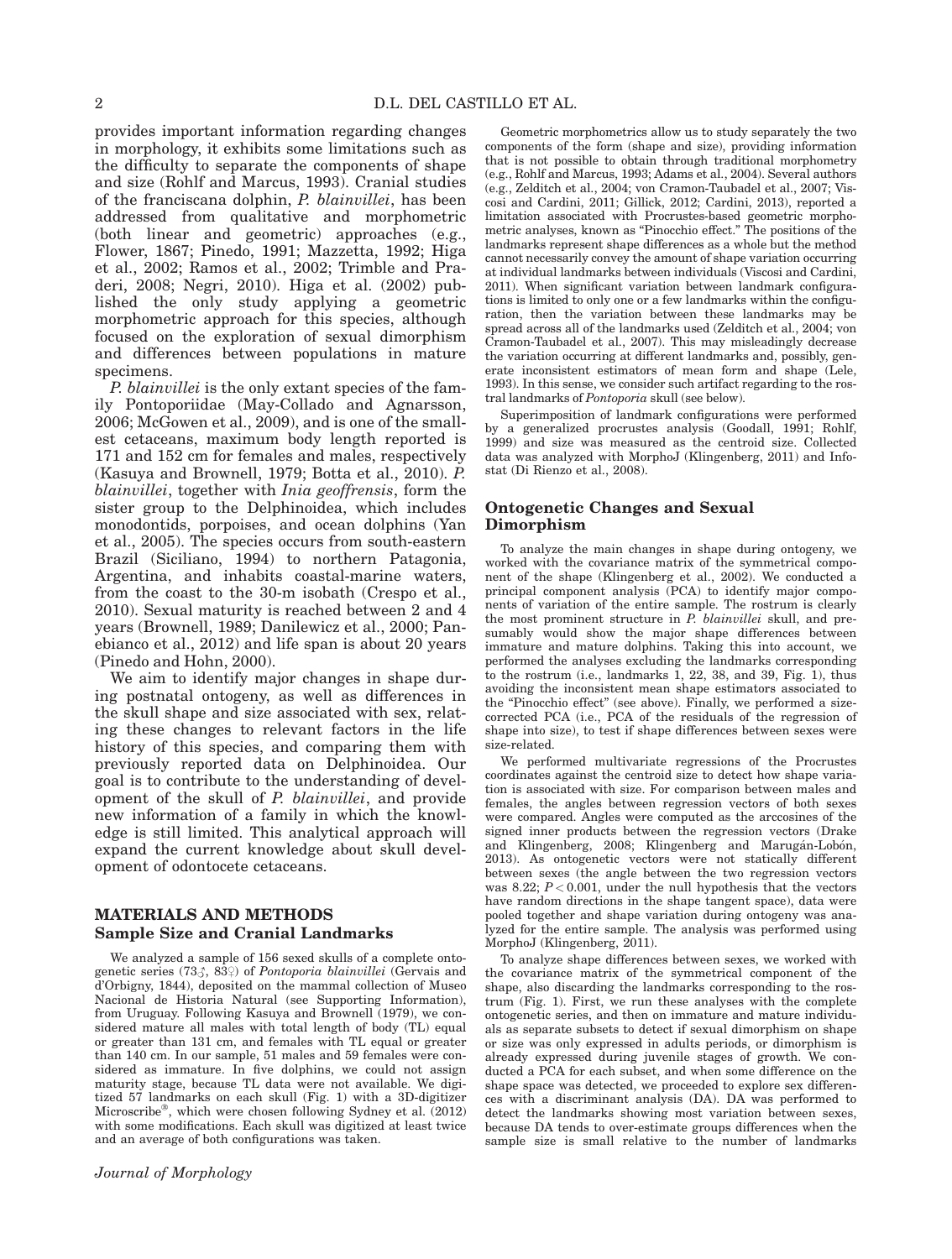

Fig. 1. Pontoporia blainvillei landmarks in dorsal (A), lateral (B), and ventral (C) views of the skull.

(which is our case). We select only a few landmarks recognized as the most variables between sexes on the DA (see Results) and conducted a PCA for each subset (mature and immature samples) with such selected landmarks. When difference on the shape space was detected, we also proceeded to explore sex differences with a DA. Finally, we performed ANOVA analyses using centriod size as dependent variable, to analyze size differences between males and females. Here, we also carried out these analyses with the complete ontogenetic series, as well as on immature and mature subsets separately. We tested the normality of the sample with a Shapiro–Wilks test in both our complete sample and cutoff subsets (complete sample:  $W = 0.99$ ,  $P = 0.86$ ; immature subset:  $W = 0.97$ ,  $P = 0.07$ ; mature subset:  $W = 0.95, P = 0.34.$ 

# RESULTS Ontogenetic Changes

Rostrum was the structure that showed most variation in our sample as evidenced the PCA that takes into account all cranial landmarks (Fig. 2; first PC explained 67.15% of the variance and was highly related to the rostrum length). Most mature

specimens of both sexes were placed on the positive (right) side of the first component, although few immature specimens (male and female) were also placed on the right side of this component. Mature (and some immature specimens as well) female dolphins occupied the right extreme on the first component, denoting the most elongated rostral morphology, and immature and mature morphology was more clearly distinct in males (Fig. 2) than in females.

Cranial shape variation excluding the rostrum is described in Figure 3. The First PC explained 16.95% of the variance, mature female dolphins were mostly placed on the right side of this component, and male dolphins were more dispersed on this component. Cranium shape was similar according to sex (except the extreme position of mature female dolphins), and some differences between mature and immature specimens were detected (although with some overlapping), thus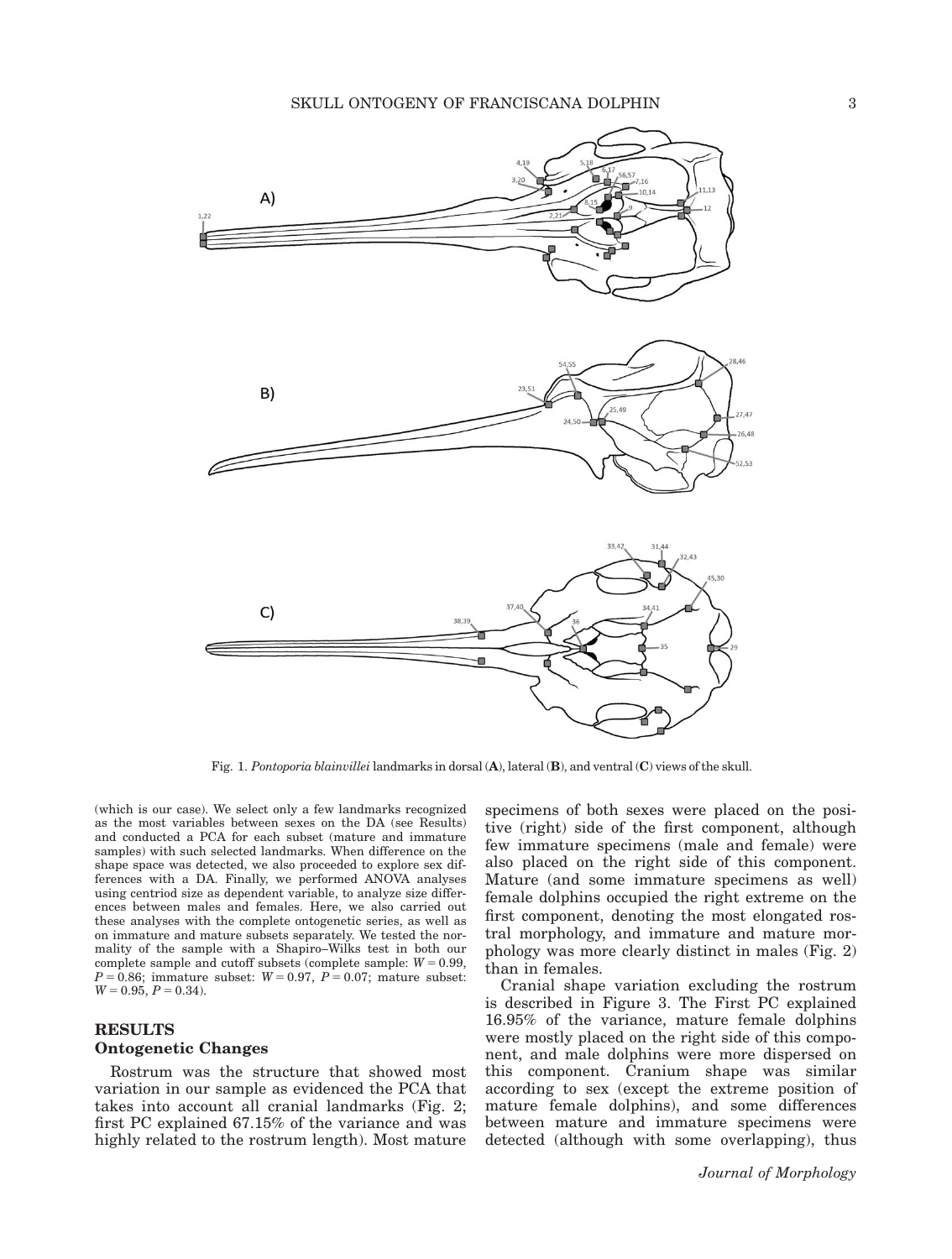

Fig. 2. Pontoporia blainvillei PCA of the 3-dimensional shape variables including all landmarks. Circles: male dolphins; triangles: female dolphins. Light gray: immature dolphins; dark gray: mature dolphins.

denoting a continuous pattern of variation. Sorting according to sexual maturity on the first PC was more obvious in the PCA analysis that included rostral landmarks (Figs. 2 and 3).

As mentioned above, PCA analysis showed that females have a longer allometric trajectory than males (Fig. 2), suggesting that overall shape differences between sexes could be associated with size. This fact was confirmed using the size corrected PCA which did not show spatial differences on the shape-space between sexes, thus indicating that differences on skull shape associated with sex are caused by allometric variation (Supporting Information Fig. S1).

The regression of Procrustes coordinates versus centroid size including all the 57 landmarks was highly significant  $(P < 0.01)$  and the size explained 54.1% of the shape changes. However, the same analysis excluding rostrum landmarks (Fig. 4) was also significant  $(P < 0.01)$  but size explained only 10.9% of the shape changes. Ontogenetic trajectory describes shape variation from skulls showing a rounded general shape, a not developed nuchal crest, orbits pointing to the front, rounded and thin temporal fossa, thin rostrum base pointing down, wide posterior part of premaxillary bone, mandibular (glenoid) fossa close to midline, and posterior part of the skull more developed, toward skulls with a more triangular global shape, a welldeveloped nuchal crest, orbits pointing more laterally, oval and wide temporal fossa, wide rostrum base aligned with the skull, thin posterior part of premaxillary bone, mandibular fossa placed further away from the midline and anterior part of the skull more developed (Fig. 4).

# Sexual Dimorphism

Sexual dimorphism was not evident using PCA including both mature and immature dolphins. Therefore, we divided the dataset in subsets of individuals, mature and immature, and explored sexual dimorphism in both groups. The PCA corresponding to immature dolphins did not show any special discrimination corresponding to sexual dimorphism, in comparison with that corresponding to mature dolphins that did show a spatial pattern according to sex. The DA performed to explore those sexual differences showed that main differences between sexes were similar to those observed between the extremes of the regression analysis (see Fig. 4; i.e., the skull shape of female



Fig. 3. Pontoporia blainvillei PCA of the 3-dimensional shape variables excluding landmarks 1–22, 38–39. Circles: male dolphins; triangles: female dolphins. Light gray: immature dolphins; dark gray: mature dolphins.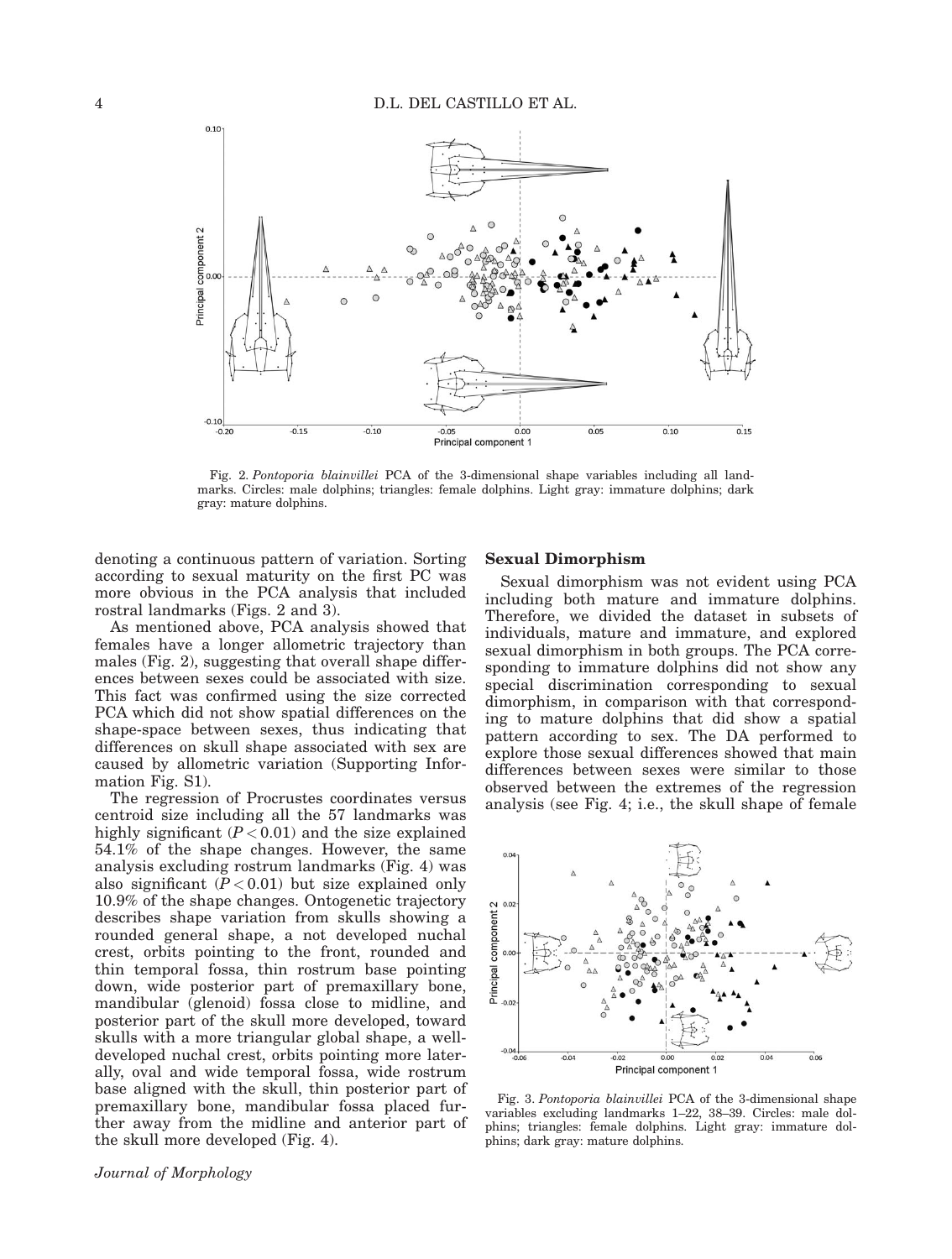

Fig. 4. Pontoporia blainvillei procrustes distance from average shape plotted against CS. Triangles: females, Circles: males.  $(A, D)$  Dorsal;  $(B, E)$  lateral;  $(C, F)$  frontal views of lower and upper size extremes, respectively (magnification  $\times 2$ ).

dolphins is alike to the shape of the mature dolphins, whereas the skull shape of male dolphins is alike to the shape of the immature dolphins). Moreover, additional differences on the posterior part of the premaxillaries and external bony nares were also detected in the DA  $(P<0.01)$ . The latter region showed clear differences according to sex, evidenced on Figure 5 (PCA performed taking into account only the landmarks implied in such area; i.e., landmarks 6–17, 7–16, 8–15, 9, 10–14, 56–57), and on Table 1, that shows a high rate of correct classification with cross validation method.

Sexual differences in centriod size were tested by ANOVA excluding rostrum landmarks and no significant differences were found (ANOVA  $n = 156, F = 0.48, P = 0.49$ . A similar outcome was found for immature dolphins (ANOVA,  $n = 110$ ,  $F = 0.37$ ,  $P = 0.54$ ). However, centriod size showed sexual dimorphism for mature dolphins favoring females (ANOVA,  $n = 41$ ,  $F = 9.29$ ,  $P < 0.01$ ). Sexual differences in centriod size revolved the same pattern when the complete landmark configuration was analyzed (ANOVA complete data set:  $n = 156$ ,  $F = 2.52$ ,  $P = 0.11$ ; immature dolphins:  $n = 110$ ,<br> $F = 0.48$ ,  $P = 0.49$ ; mature dolphins:  $n = 41$ , mature dolphins:  $n = 41$ ,  $F = 16.63, P < 0.01$ .

# DISCUSSION Ontogenetic Changes

The rostrum was the feature that showed the most drastic growth during postnatal ontogeny. This growth pattern was also observed in other dolphins such as Tursiops spp. and Sotalia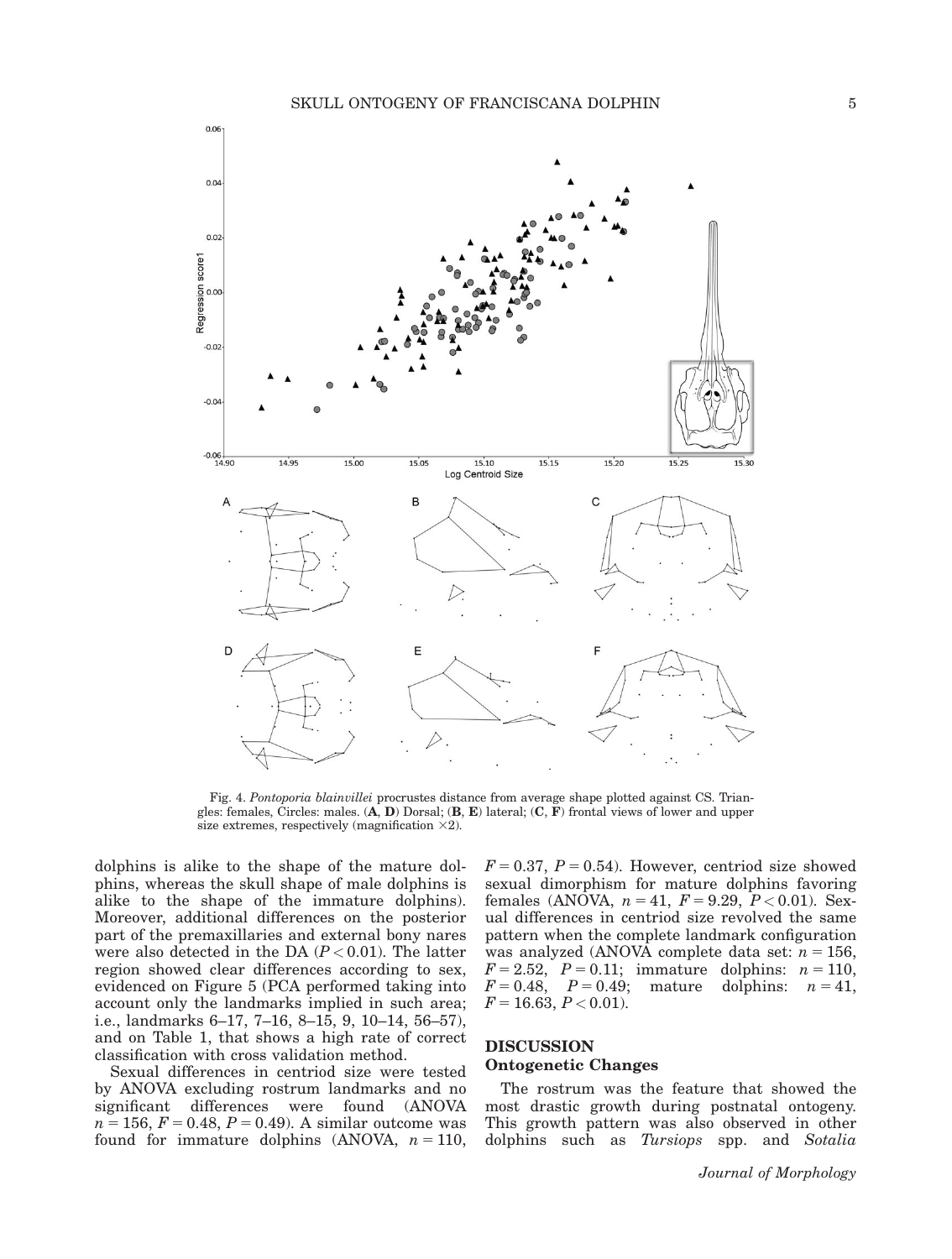

Fig. 5. Pontoporia blainvillei PCA of the 3-dimensional shape variables of the narial region. Only mature dolphins are plotted. Circles: male dolphins; triangles: female dolphins.

guianensis (e.g., Kurihara and Oda, 2009; Sydney et al., 2012), although in some paedomorphic species such as porpoises and Cephalorhynchus commersonii the rostrum was not particularly elongated during ontogeny (Galatius et al., 2011). According to Werth (2006), mandibular bluntness on odontocete cetaceans is related to feeding strategy, in which species with blunt heads and wide jaws have more circular mouth opening, improving water flow for suction feeding. Taking these into account, the drastic growth of the rostrum in adults of P. blainvillei (Fig. 2) is indicative of specific feeding strategies, where suction feeding is likely less important than a catching mode of predation. Young and adults franciscana dolphins exhibit differences in their feeding habits (Rodríguez et al., 2002), which is also reflected in a notably longer rostrum in adults, probably associated with a better performance of catching bigger and faster preys. The small teeth disposed in a proportionally long tooth row work as a highly efficient tool for catching preys. The shape change pointed to enlarging the temporal fossa (Fig. 4) is probably associated with this performance; a longer rostrum acting through well-developed temporal muscles may allow dolphins to catch fast preys efficiently. In addition, the lateral displacement of the squamosal in adults (Fig. 4) derives in an amount of the available space for the accommodation of the temporalis. This character seems to be common in mammals (and perhaps a plesiomorphic condition), as was detected in the ontogeny of several groups of marine and terrestrial mammals

(e.g., Segura and Prevosti, 2012; Flores et al., 2013; Segura et al., 2013; Tarnawski et al., 2014a, 2014b). Although the longer rostrum suggests a decreasing of the mechanical advantages at the tip (Preuschoft and Witzel, 2002; Segura and Prevosti, 2012; Segura et al., 2013), its length, associated with a well-developed temporal musculature, also implies a gain in mouth-closing speed at the tip, making prey catch function in adults more efficient. These observations are in agreement with those by Loy et al. (2011), who suggested that the elongation of the rostrum might be related to differences in feeding habits for different populations on Stenella coeruleoalba.

Mature franciscana dolphins showed a rostrum more aligned with the skull -and with the columnthan immature dolphins. This fact has been also observed by Sydney et al. (2012) on Sotalia guianensis, who suggested that this feature is associated with a shift toward a more pelagic feeding.

Sound production in odontocete cetaceans is driven by pressurized air within a complex nasal

TABLE 1. Pontoporia blainvillei classification summary shape variables using cross-validation

| <b>Sex</b> | Frequency of female<br>classification $(n)$ | Frequency of male<br>classification $(n)$ |
|------------|---------------------------------------------|-------------------------------------------|
| Female     | 17/21                                       | 4/21                                      |
| Male       | 2/19                                        | 17/19                                     |
| Total      | 19/40                                       | 21/40                                     |

DA performed with the landmarks: 6–17, 7–16, 8–15, 9, 10–14, 56–57.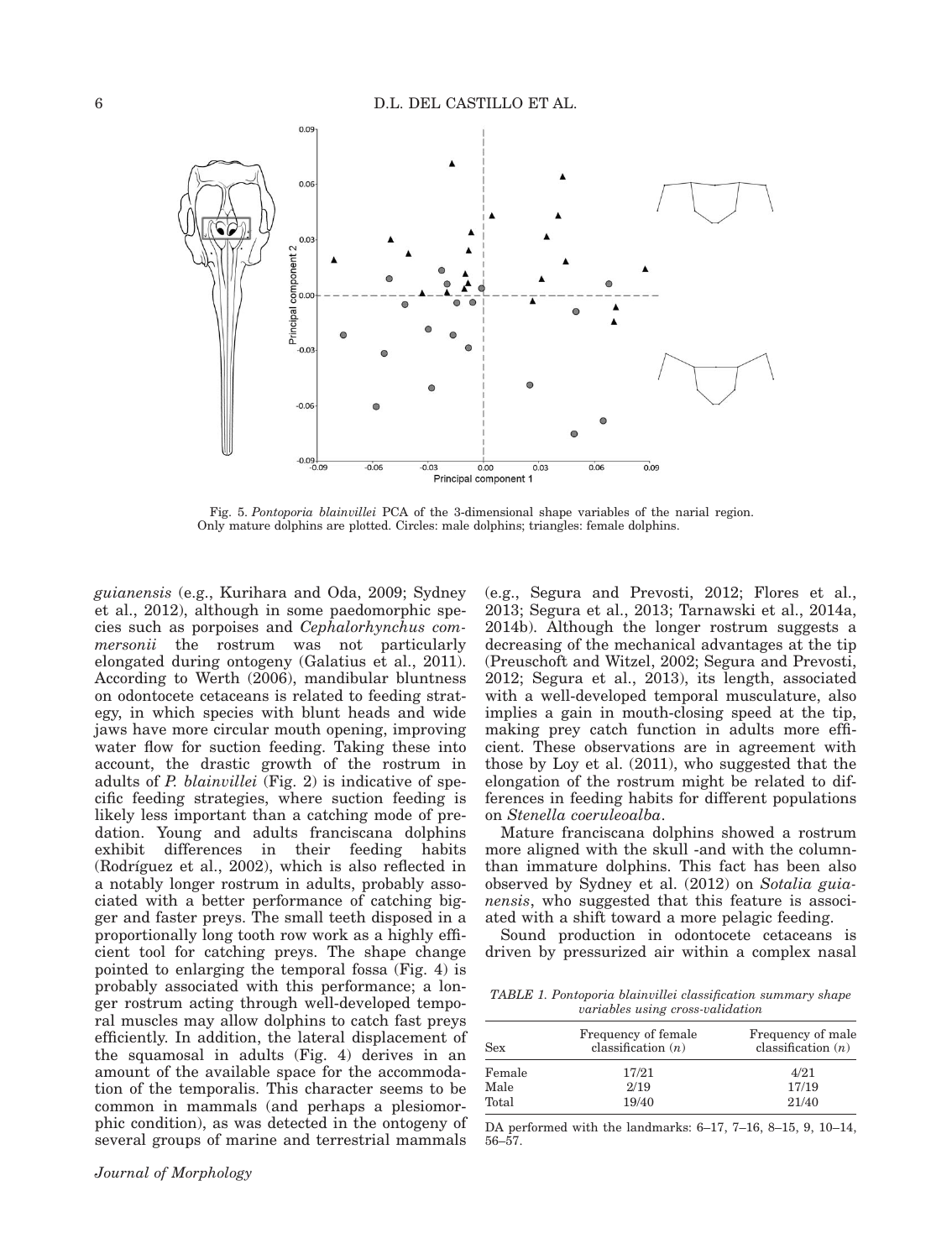system (Madsen et al., 2012), where sound vibrations propagate through the melon and emerge into the environment (McKenna et al., 2012). The echolocation system allows dolphins to forage, avoid obstacles, and orient under water (Thomas et al., 2004), and involves sound production as well as sound receiving. According to Cranford et al. (1996), premaxillary bones are linked to the shape and position of soft tissues responsible for sound production and probably influence the sonar beam formation process. In this sense, the early development of these bones in P. blainvillei may be associated with the precocious development of the sound production apparatus. Previous studies performed on odontocetes (e.g., Hendry, 2004; Li et al., 2007; Favaro et al., 2013) indicate that sound emissions in some species (Tursiops truncatus and Neophocaena phocaenoides asiaeorientalis), starts at 22 days of age or earlier. Although there is no data about the age at which echolocation actually begins in P. blainvillei, the early development of such capacity is probably a characteristic widespread in odontocete cetaceans (e.g., Yurick and Gaskin, 1988); the proportionally wider premaxillary bones observed in immature franciscana dolphins (Fig. 4) may be associated with that early development. In this context, Racicot and Berta (2013) recently found that pterygoid sinuses on paedomorphic porpoises are already present on neonates, suggesting the importance of bidirectional hearing in earlier stages of the ontogeny. Our results reinforced all previous evidence pointed to the early acquisition of echolocation system in odontocete cetaceans.

The dorsal displacement of the midpoint of the nuchal crest (Fig. 4) in adults may increase the surface for insertion of the muscles inserted on the occipital plate, such as the m. semispinalis (Strickler, 1980), thus increasing the stability during swimming. The nuchal crest is anteriorly displaced during ontogeny, in agreement with Galatius et al. (2010), who suggested that this displacement may be associated to the supraoccipital telescoping over the parietal and frontal bones during ontogeny.

The general direction of the shape change during postnatal ontogeny observed on P. blainvillei skull was expected according to the common pattern observed for mammals and particularly for odontocetes, that is, an enlargement of the rostral part of the skull, and a compression of the neurocranium, which is proportionally larger in earlier stages of postnatal development (Moore, 1966; Galatius et al., 2011; Sydney et al., 2012; Flores et al., 2013; Segura et al., 2013). Specific features, such as the early development of the premaxillaries and external nares, are probably restricted to odontocetes, because the skull function in this group is not only pointed to trophic and sensitive functions, but also to sound production mechanisms. Echolocation is also believed to influence skull size because neural processing needs to be associated with either echolocation per se or its elaboration into a complex perceptual system in odontocete cetaceans, leading to an increase in encephalization at the origin of the clade (Marino et al., 2004).

#### Sexual Dimorphism

Our results showed inverted sexual dimorphism of size, consistent with previous studies in Pontoporia and other dolphins (e.g., Lahille, 1899; Kasuya and Brownell, 1979; Mazzetta, 1992; Pinedo, 1991; Higa et al., 2002). Although the inverted dimorphism of Pontoporia is not a novelty, we discuss the specific shape differences between sexes.

The main shape differences between sexes were associated with size differences, as noted in Figures 2 and Supporting Information S1. The skull shape of female dolphins is alike to the one of mature dolphins, whereas the shape of the skull of male dolphins is alike to the one of the immature dolphins. This fact probably occurs because females grow for a longer period of time than males, which is in agreement with Barreto and Rosas (2006) and Negri (2010), whom suggested that dimorphism is reached by growth extension of the trajectories of females (i.e., hypermorphosis, sensu Leigh, 1992). Moreover, an alternative explanation is that female dolphins start its postnatal growth with a larger size than males. However, our regression analysis of Procrustes distances on CS (Fig. 4) seems to indicate that females are not larger than males on the earlier stages of growth. Indeed, the youngest female of our sample exhibit lesser CS than the youngest males analyzed. These results suggest that sexual dimorphism in skull shape is size-related, as has been reported in other mammals (e.g., Cardini and Elton, 2008; Flores and Casinos, 2011; Tarnawski et al., 2014a, 2014b), although, as a general trend, favoring males.

Different hypotheses have been proposed to explain inverted sexual dimorphism in size observed on small cetaceans. Ralls (1976) proposed that larger body size on females exhibits better chances in competition for resources, but an alternative (not exclusionary) explanation pointed to the physiological needs of a minimum newborn size to maintain body temperature. Our results of size and size-related shape sexual dimorphism observed on mature dolphins are in accordance with both hypotheses.

The structure of the premaxillary bones and the nasal opening, condition the morphology of soft tissues responsible for vocalization capabilities (Cranford et al., 1996). In this sense, sexual differences on this area detected in our DA may be related to possible differences on the vocalizations between sexes. Previously, Sayigh et al. (1995) have suggested that on matrilines of cetaceans, vocalizations capabilities may be under greater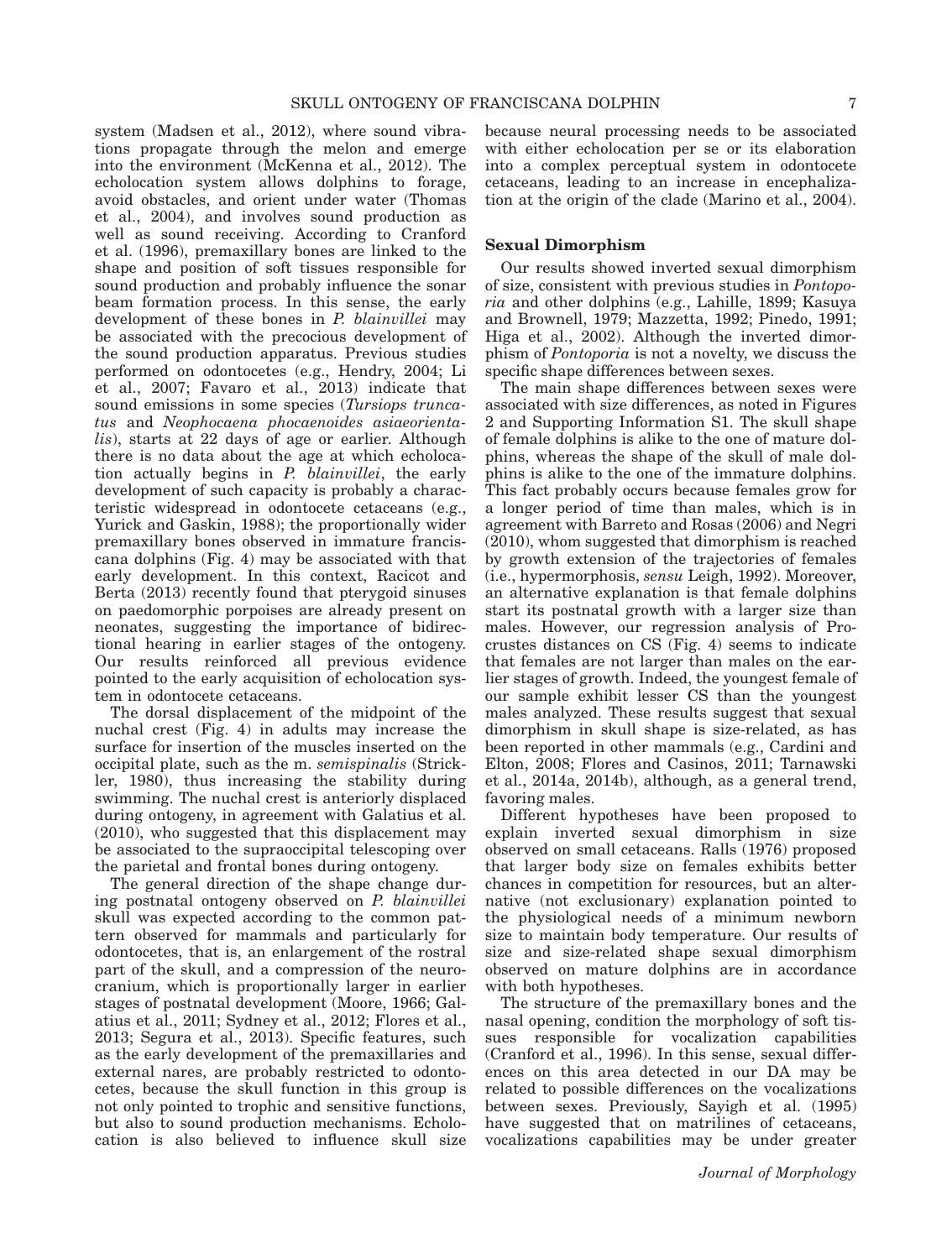selection pressures on females, as they would need to be capable to produce whistles different from their mothers to be recognized. Fripp et al. (2005) suggested that males and females Tursiops may use signature whistles differently as adults, based on whistle recordings of wild dolphins. Recent studies have suggested that matrilines would be the social unit on franciscana dolphins (Valsecchi and Zanelatto, 2003; Costa-Urrutia et al., 2012), for which females and males franciscana dolphins may have a distinct selection pressure for vocalization capabilities, reflected on the soft tissues responsible for this, as well as in the osseous elements supporting them. Even though whistles have not been recorded in franciscana dolphins (Melcón et al., 2012; Morisaka, 2012), previous studies proposed that the species that do not whistle may compensate this loss by using other types of sound or clicks for communication (Morisaka, 2012). Taking this into account, it is clear that further research is needed to elucidate the nature and possible consequences of sexual dimorphism observed in this area. Even though the report of Higa et al. (2002) detected absence of sexual dimorphism on skull shape of P. blainvillei, our results indicate some shape differences. However, we consider that Higa's finding is not in complete disagreement with our results, mainly due to that the former authors considered only one landmark in the area where we detected sexual dimorphism in shape (i.e., the nasal opening).

Summarizing, our results indicate that the main shape changes on the postnatal ontogeny of P. blainvillei are associated to the changes in feeding habits, as it affects principally to the trophic apparatus and its capabilities. Moreover, the early development of the bony elements associated with sound production, suggests the major importance of this apparatus since the beginning of postnatal life. Finally, sexual dimorphism found on the dorsal part of the premaxillaries and the external bony nares may be associated to differences on vocalization capabilities according to sex, a topic that should be also addressed in a behavioral context in this species. The detection of additional sexual differences and its expression during the ontogeny in other delphinid species is also highly interesting and necessary to detect patterns of dimorphism and ontogenetic shape changes in phylogenetic and functional grounds, considering the strongly specialized life history in cetaceans, and the different habitats (i.e., coastal and offshore species) where they inhabits.

## ACKNOWLEDGMENTS

The authors thank Enrique Gonzalez for permitting access to collection specimens and Sabrina Riverón who was very hospitable during sampling. The authors also thank Marcelo del Castillo who kindly helped with the figures of this manuscript, and María Victoria Panebianco for the English corrections. This research project is a part of DdC's PhD thesis for which the Consejo Nacional de Investigaciones Científicas y Técnicas (CONICET) from Argentina granted her a postgraduate fellowship. Finally, thanks to the two anonymous reviewers for their valuable corrections and suggestions which greatly improved this manuscript.

#### LITERATURE CITED

- Adams DC, Rohlf FJ, Slice DE. 2004. Geometric morphometrics: Ten years of progress following the 'revolution'. Ital J Zool 71:5–16.
- Barreto AS, Rosas FC. 2006. Comparative growth analysis of two populations of Pontoporia blainvillei on the Brazilian coast. Mar Mamm Sci 22: 644–653.
- Botta S, Muelbert MC, Secchi ER, Danilewicz D, Negri MF, Cappozzo HL, Hohn A. 2010. Age and growth of Franciscana Dolphin, Pontoporia blainvillei, (Cetacea) incidentally caught off southern Brazil and northern Argentina. J Mar Biol Assoc U. K. 90:1493–1500.
- Brownell RL Jr. 1989. Franciscana, Pontoporia blainvillei (Gervais and d'Orbigny 1844). In: Ridgway SH and Harrison RJ, editors. Handbook of Marine Mammals. London: Academic press. pp 45–67.
- Cardini A. 2013. Geometric morphometrics. In: UNESCO-EOLSS Joint Committee editors. Biological Science Fundamental and Systematics. UK: Oxford.
- Cardini A, Elton S. 2008. Variation in guenon skulls (II): Sexual dimorphism. J Hum Evol 54:638–647.
- Costa-Urrutia P, Abud C, Secchi ER, Lessa EP. 2012. Population genetic structure and social kin associations of franciscana dolphin, Pontoporia blainvillei. J Hered 103:92–102.
- Cranford TW, Amundin M, Norris KS. 1996. Functional morphology and homology in the odontocete nasal complex: Implications for sound generation. J Morphol 228:223–285.
- Crespo EA, Pedraza SN, Grandi MF, Dans SL, Garaffo GV. 2010. Abundance and distribution of endangered Franciscana dolphins in Argentine waters and conservation implications. Mar Mamm Sci 26:17–35.
- Danilewicz DS, Secchi ER, Ott PH, Moreno IM. 2000. Analysis of the age at sexual maturity and reproductive rates of franciscana (Pontoporia blainvillei) from Rio Grande do Sul, southern Brazil. Comun Mus Cienc Tecnol PUCRS 13:89–98.
- Di Rienzo JA, Casanoves F, Balzarini MG, Gonzalez L, Tablada M, Robledo CW. 2008. InfoStat, Versión 2008, Grupo InfoStat, FCA, Argentina: Universidad Nacional de Córdoba.
- Drake AG, Klingenberg CP. 2008. The pace of morphological change: historical transformation of skull shape in St Bernard dogs. Proc R Soc B: Biol Sci 275:71–76.
- Favaro L, Gnone G, Pessani D. 2013. Postnatal development of echolocation abilities in a bottlenose dolphin (Tursiops truncatus): Temporal organization. Zoo Biol 32:210–215.
- Flores DA, Casinos A. 2011. Cranial ontogeny and sexual dimorphism in two new world monkeys: Alouatta caraya (Atelidae) and Cebus apella (Cebidae). J Morphol 272:744–757.
- Flores DA, Abdala F, Giannini NP. 2013. Post-weaning cranial ontogeny in two bandicoots (Mammalia, Peramelomorphia, Peramelidae) and comparison with carnivorous marsupials. Zoology 116:372–384.
- Flower WH. 1867. IV. Description of the skeleton of Inia geoffrensis and of the skull of Pontoporia blainvillii, with remarks on the systematic position of these animals in the order Cetacea. Trans Zool Soc London 6:87–116.
- Frandsen MS, Galatius A. 2013. Sexual dimorphism of Dall's porpoise and harbor porpoise skulls. Mamm Biol 78:153–156.
- Fripp D, Owen C, Quintana-Rizzo E, Shapiro A, Buckstaff K, Jankowski K, Wells R, Tyack P. 2005. Bottlenose dolphin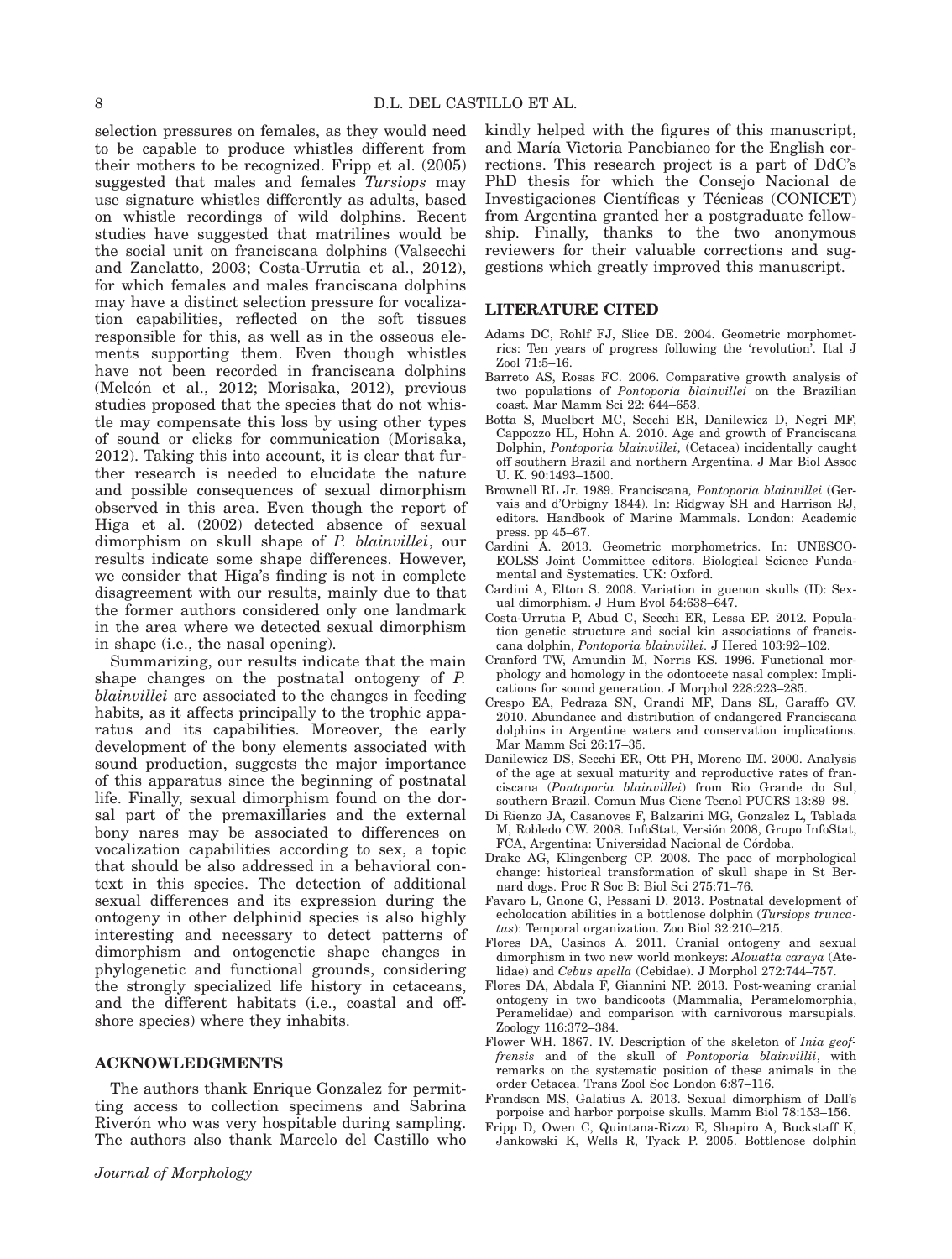(Tursiops truncatus) calves appear to model their signature whistles on the signature whistles of community members. Anim Cogn 8:17–26.

- Galatius A. 2005. Sexually dimorphic proportions of the harbour porpoise (Phocoena phocoena) skeleton. J Anat 206:141– 154.
- Galatius A. 2010. Paedomorphosis in two small species of toothed whales (Odontoceti): How and why? Biol J Linn Soc 99:278–295.
- Galatius A, Berta A, Frandsen MS, Goodall RNP. 2011. Interspecific variation of ontogeny and skull shape among porpoises (Phocoenidae). J Morphol 272: 136–148.
- Gillick H. 2012. Ancestry determination using geometric morphometrics. [Master of Science Thesis]. Scotland, United Kingdom: University of Dundee. 122p.
- Goodall C. 1991. Procrustes methods in the statistical analysis of shape. J R Stat Soc Series B Stat Methodol 53:285–339.
- Hendry JL. 2004. The ontogeny of echolocation in the Atlantic bottlenose dolphin (Tursiops truncatus) [Ph.D. dissertation] Mississippi, USA: The University of Southern Mississippi. 133p.
- Higa A, Hingst-Zaher E, Vivo MD. 2002. Size and shape variability in the skull of Pontoporia blainvillei (Cetacea: Pontoporiidae) from the Brazilian coast. Lat Am J Aquat Mamm 1: 145–152.
- Kasuya T, Brownell RL Jr. 1979. Age determination, reproduction, and growth of the franciscana dolphin, Pontoporia blainvillei. Sci Rep Whales Res Inst 31:45–67.
- Ketten DR. 1992. The marine mammal ear: Specializations for aquatic audition and echolocation. In: Webster DB, Ray RR, Popper AN, editors. The Evolutionary Biology of Hearing. New York: Springer. pp 717–750.
- Klingenberg CP. 2011. MorphoJ: An integrated software package for geometric morphometrics. Mol Ecol Resour 11:353– 357.
- Klingenberg CP, Barluenga M, Meyer A. 2002. Shape analysis of symmetric structures: quantifying variation among individuals and asymmetry. Evolution 56: 1909–1920.
- Klingenberg CP, Marugán-Lobón J. 2013. Evolutionary covariation in geometric morphometric data: analyzing integration, modularity, and allometry in a phylogenetic context. Syst Biol 62:591–610.
- Kurihara N, Oda S. 2009. Effects of size on the skull shape of the bottlenose dolphin (Tursiops truncatus). Mamm Study 34: 19–32.
- Lahille F. 1899. Notes sur les dimensions du Stenodelphis blainvillei. Revista del Museo de La Plata 9:389–392.
- Leigh SR. 1992. Patterns of variation in the ontogeny of primate body size dimorphism. J Hum Evol 23:27–50.
- Lele S. 1993. Euclidean distance matrix analysis (EDMA): estimation of mean form and mean form difference. Math Geol 25:573–602.
- Li S, Wang D, Wang K, Xiao J, Akamatsu T. 2007. The ontogeny of echolocation in a Yangtze finless porpoise (Neophocaena phocaenoides asiaeorientalis). J Acous Soc Am 122: 715–718.
- Lockyer C, Goodall RNP, Galeazzi AR. 1988. Age and body length characteristics of Cephalorhynchus commersonii from incidentally-caught specimens off Tierra del Fuego. Rep Int Whal Comm (Special issue 9):103–118.
- Loy A, Tamburelli A, Carlini R, Slice DE. 2011. Craniometric variation of some Mediterranean and Atlantic populations of Stenella coeruleoalba (Mammalia, Delphinidae): A threedimensional geometric morphometric analysis. Mar Mamm Sci 27:E65–E78.
- Madsen PT, Jensen FH, Carder D, Ridgway S. 2012. Dolphin whistles: a functional misnomer revealed by heliox breathing. Biol Lett 8:211–213.
- Marino L, McShea DW, Uhen MD. 2004. Origin and evolution of large brains in toothed whales. Anat Rec A: Discov Mol Cell Evol Biol 281:1247–1255.
- May-Collado L, Agnarsson I. 2006. Cytochrome b and Bayesian inference of whale phylogeny. Mol Phylogenet Evol 38:344– 354.
- Mazzetta GV. 1992. Alometría de tamaño en la especie Pontoporia blainvillei (Cetacea: Platanistoidea). Anales III Reunión de Trabajo de Especialistas en Mamíferos Acuáticos de América del Sur: 29–35.
- McGowen MR, Spaulding M, Gatesy J. 2009. Divergence date estimation and a comprehensive molecular tree of extant cetaceans. Mol Phylogenet Evol 53:891–906.
- McKenna MF, Cranford TW, Berta A, Pyenson ND. 2012. Morphology of the odontocete melon and its implications for acoustic function. Mar Mamm Sci 28:690–713.
- Melcón ML, Failla M, Iñíguez MA. 2012. Echolocation behavior of franciscana dolphins (Pontoporia blainvillei) in the wild. J Acous Soc Am 131:EL448–EL453.
- Miller GS. 1923. The Telescoping of the Cetacean Skull. Smith Misc Coll 76:1–70.
- Moore WJ. 1966. Skull growth in the albino rat (Rattus norvegicus). J Zool 149:137–144.
- Morisaka T. 2012. Evolution of communication sounds in odontocetes: A review. Int J Comp Psychol 25: 1–20.
- Negri MF. 2010. Estudio de la biología y ecología del delfín franciscana, Pontoporia blainvillei, y su interacción con la pesquería costera en la provincia de Buenos Aires. [Ph.D. dissertation]. Buenos Aires, Argentina: University of Buenos Aires. 155 p.
- Panebianco MV, Negri MF, Cappozzo HL. 2012. Reproductive aspects of male franciscana dolphins (Pontoporia blainvillei) off Argentina. Anim Reprod Sci 131:41–48.
- Pinedo MC. 1991. Development and variation of the franciscana, Pontoporia blainvillei.[Ph.D. dissertation]. California, USA: University of California. 405 p.
- Pinedo MC, Hohn A. 2000. Growth layer patterns in teeth from the franciscana, Pontoporia blainvillei: developing a model for precision in age estimation. Mar Mamm Sci 16:1–27.
- Preuschoft H, Witzel U. 2002. Biomechanical investigations on the skulls of reptiles and mammals. Senckenb Lethaea 82: 207–222.
- Racicot RA, Berta A. 2013. Comparative morphology of porpoise (Cetacea: Phocoenidae) pterygoid sinuses: Phylogenetic and functional implications. J Morphol 274:49–62.
- Ralls K. 1976. Mammals in which females are larger than males. Q Rev Biol 51:245–276.
- Ralls K. 1977. Sexual dimorphism in mammals: avian models and unanswered questions. Am Nat 111:917–938.
- Ralls K, Mesnick SL. 2002. Sexual dimorphism. In: Perrin WF, Würsig B, Thewissen JGM, editors. Encyclopedia of marine mammals. San Diego: Academic Press. p 1071–1078.
- Ramos RM, Di Beneditto APM, Siciliano S, Santos MC, Zerbini AN, Bertozzi C, Lima NR. 2002. Morphology of the franciscana (Pontoporia blainvillei) off Southeastern Brazil: sexual dimorphism, growth and geographic variation. Lat Am J Aquat Mamm 1:129–144.
- Reidenberg JS. 2007. Anatomical adaptations of aquatic mammals. Anat Rec 290:507–513.
- Rodríguez D, Rivero L, Bastida R. 2002. Feeding ecology of the franciscana (Pontoporia blainvillei) in marine and estuarine waters of Argentina. Lat Am J Aquat Mamm 1:77–94.
- Rohlf FJ. 1999. Shape statistics: Procrustes superimpositions and tangent spaces. J Classif 16:197–223.
- Rohlf FJ, Marcus LF. 1993. A revolution morphometrics. Trends Ecol Evol 8:129–132.
- Sayigh LS, Tyack PL, Wells RS, Scott MD, Irvine AB. 1995. Sex difference in signature whistle production of free-ranging bottlenose dolphins, Tursiops truncates. Behav Ecol Sociobiol 36:171–177.
- Segura V, Prevosti F. 2012. A quantitative approach to the cranial ontogeny of Lycalopex culpaeus (Carnivora: Canidae). Zoomorphology 131:79–92.
- Segura V, Prevosti F, Cassini G. 2013. Cranial ontogeny in the Puma lineage, Puma concolor, Herpailurus yagouaroundi, and Acinonyx jubatus (Carnivora: Felidae): a three-